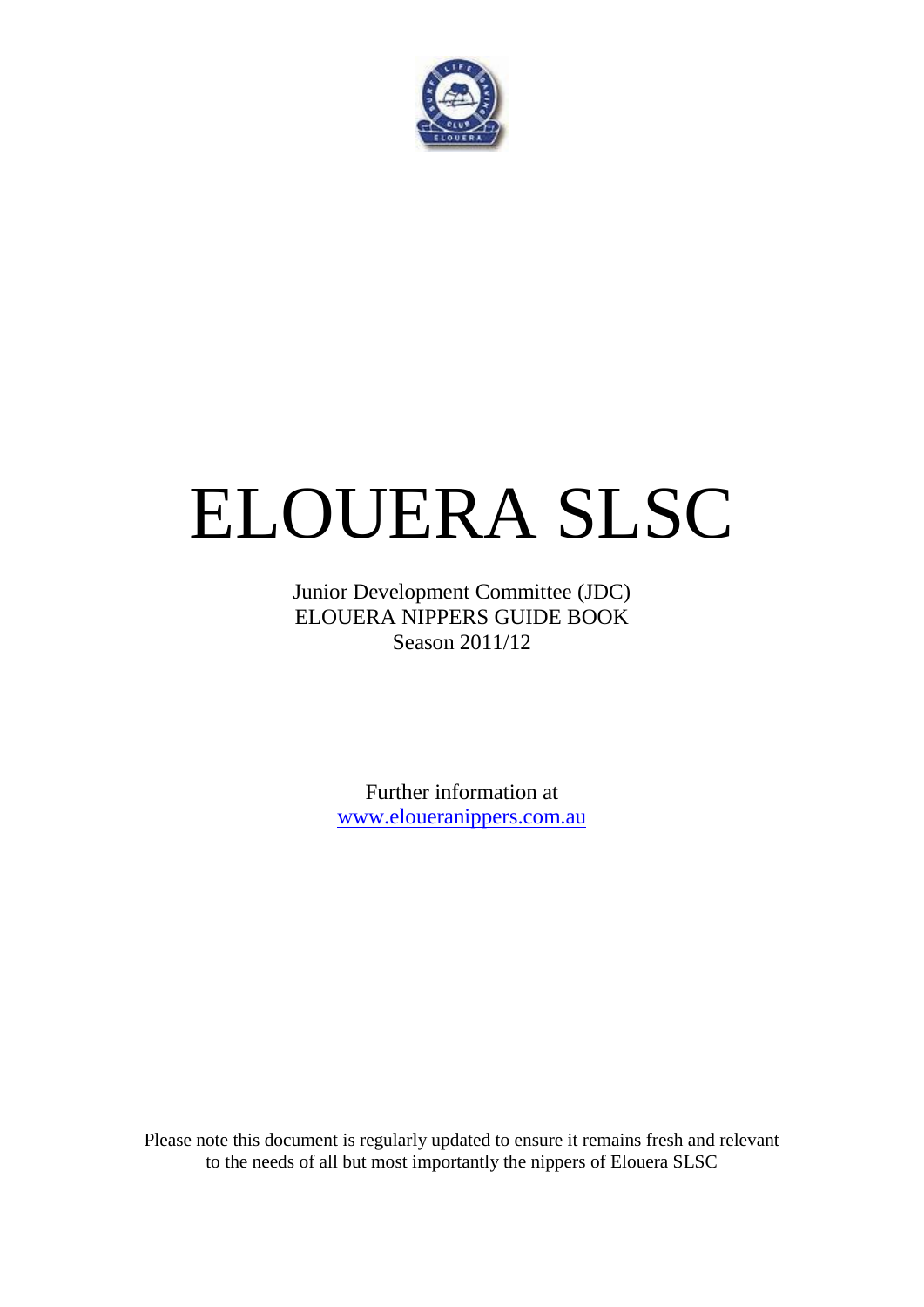#### **Our mission at Elouera SLSC is to encourage and educate our nippers to be competent and safe on the beach and in the surf so that, should the need arise, they are able to save a life**

#### **MESSAGE OF WELCOME**

- The aim of this Guide Book is to ensure that nippers are able to work as a team for the benefit and advantage of Elouera SLSC.

- Sunday Elouera Nippers is about induction, education, awareness, competition, sportsmanship, participation and fun.

- Surf knowledge and techniques are gradually introduced to nippers in relation to their age and ability - ultimately at the age of 13, they will attain their Surf Rescue Certificate (SRC), which is one short step below the Bronze Medallion.

- It is hoped that everything you need to know about Elouera Nippers is contained in this guide. It gives the guidelines that our Instructors and Age Managers will abide by when selecting teams and, most importantly, explains the standards that nippers need to achieve when aspiring to represent Elouera SLSC.

- Elouera SLSC has some fine traditions and it is hoped that this Guide Book will ensure that our nippers reap maximum benefit from the opportunities that are presented to them at Elouera SLSC.

#### **The objectives of the Elouera Nippers' JDC is to ensure that those nippers who register with Elouera SLSC are provided with:**

- The best possible facilities to enjoy their activities.

- The best possible opportunity to participate in Surf Lifesaving activities.

- The best possible tuition and coaching to complete the Surf Education Program.

- The best possible opportunity to compete for Elouera SLSC.

- A friendly, happy and safe environment.

- An inclusive training programme for nippers who want to conduct additional surf lifesaving education and surf and beach training during the week.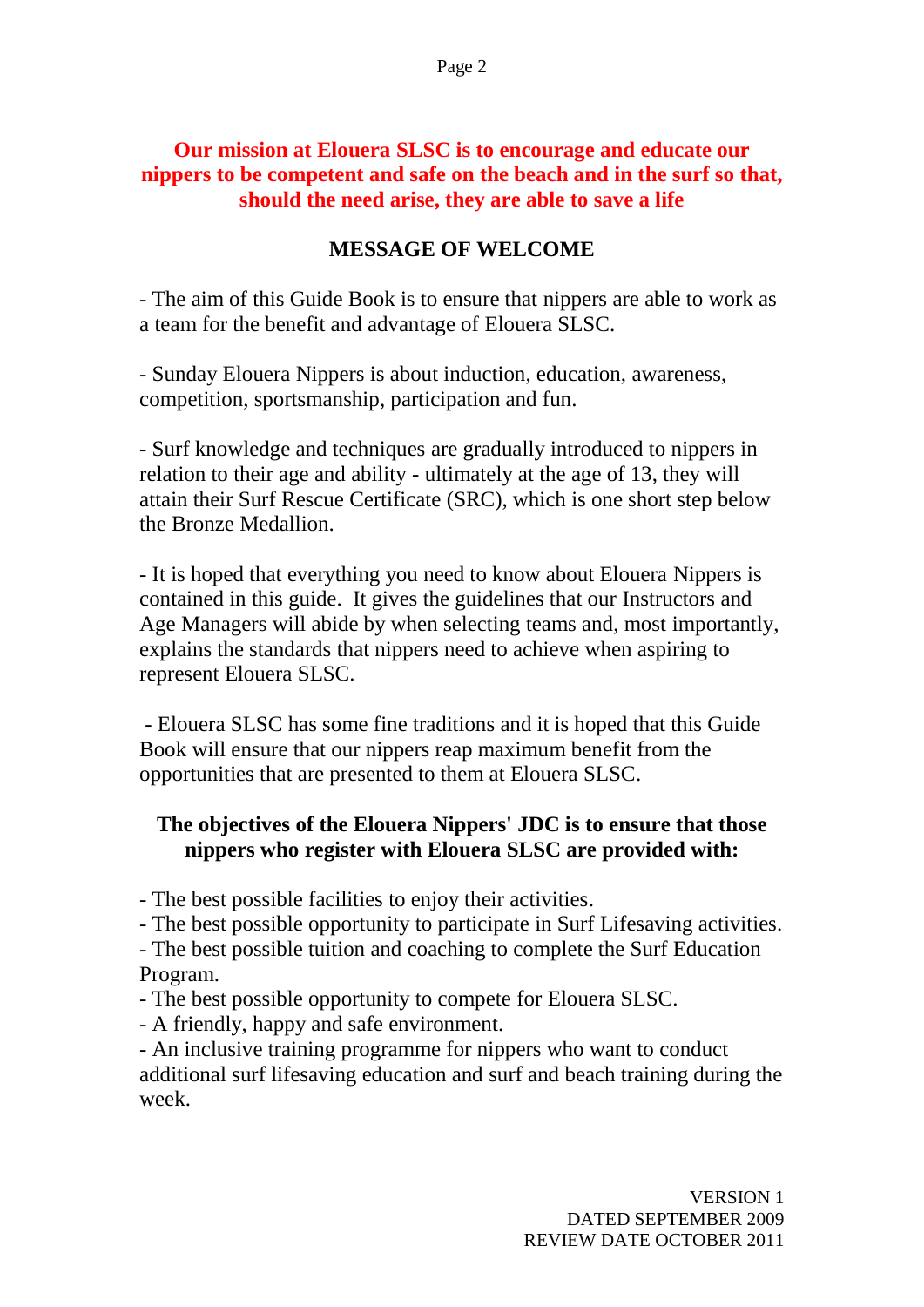#### **SUNDAY ELOUERA NIPPERS**

#### **To enable Sunday Elouera Nippers to run smoothly please take note of the following**

- Sunday Elouera Nippers commences at **9.00am**. Nippers assemble behind their Age Group signs at **8.50am** so that Age Managers can mark the attendance register and the Director of the Elouera Nippers' JDC can outline the day's activities.

- Nippers are to wear their Elouera Age Group cap clearly marked with their name.

- A recurring theme in this Guide is parent participation. Parents will appreciate their nipper's progress far more if they play an active role in assisting their respective Age Instructor/Manager.

- At the conclusion of events, please collect your nipper from his or her Age Instructor/Manager.

- Parents will be expected to assist their Age Instructor/Manager when they are the Duty Age Group (once per season).

- Nippers must obtain their parents permission prior to re-entering the water after Sunday Elouera Nippers. In all cases nippers must remove their Elouera Age Group cap at the conclusion of nipper activities. This is a safety consideration as there is an assumption that some supervision is being exercised by the Club if a nipper has a cap on.

- Any nipper that needs to leave the beach early must inform his or her Age Instructor/Manager BEFORE leaving.

## - **DURING SUNDAY ELOUERA NIPPERS A PARENT OR GUARDIAN IS REQUIRED TO BE AT THE BEACH AT ALL TIMES.**

- **SUNDAY ELOUERA NIPPERS IS NOT A CHILD MINDING SERVICE AND CHANGES CAN BE MADE AT THE LAST MINUTE DUE TO THE WEATHER.**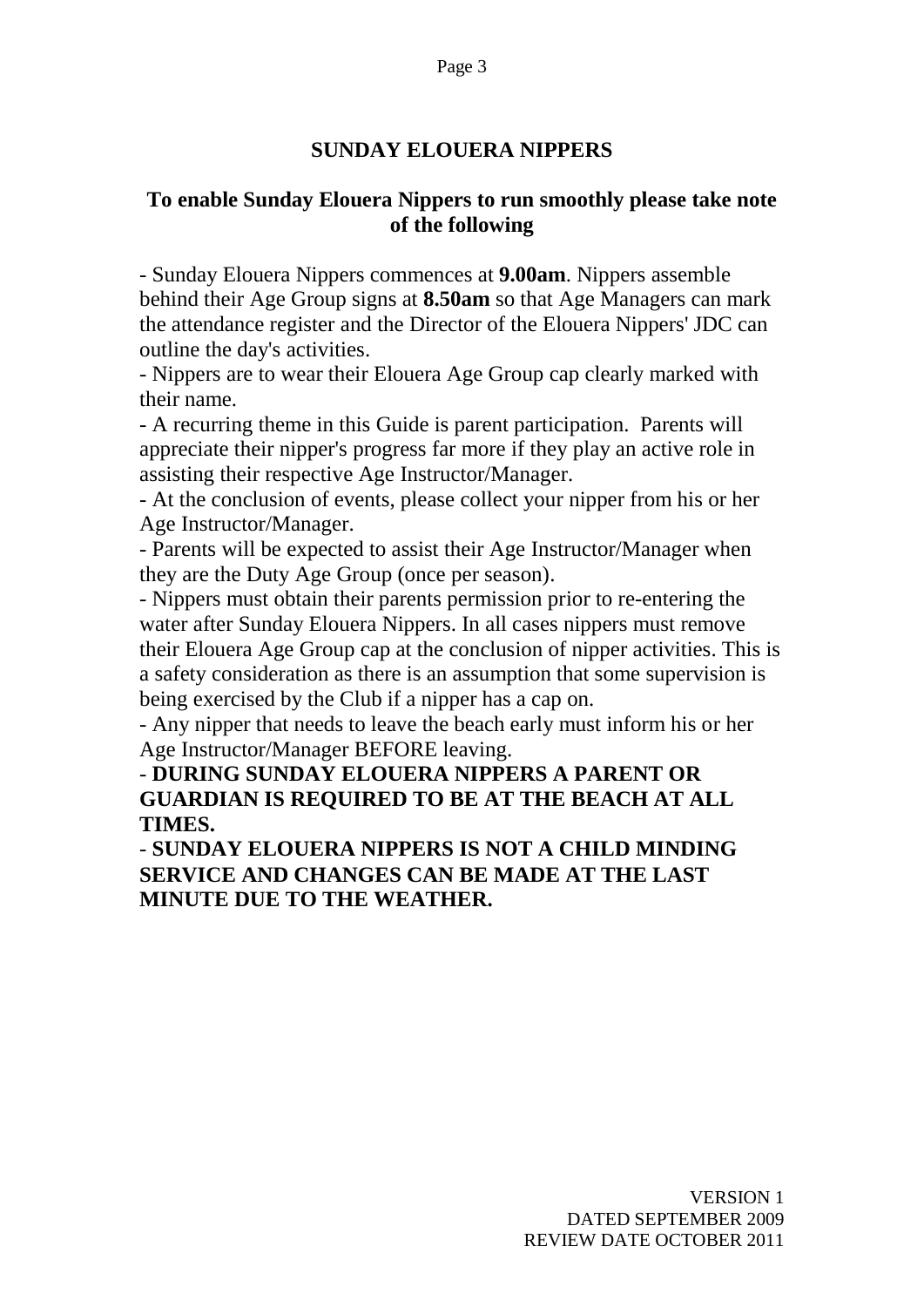## **ACTIVITIES AT ELOUERA NIPPERS**

#### **Surf Lifesaving Education**

Each week all nippers will receive surf education, governed by SLSA to enrich the lives of the junior members through a delivery of surf life saving knowledge and skills.

The Instructors/Age Managers will be tutored on these lessons to, in turn, teach them to their groups each week. The lessons are age specific, covering topics on sun safety, Ecosurf, club history, personal health & fitness, personal safety & well being, the human body, emergency services, first aid, resuscitation, signs & signals, preventative action, as well as principals of flags, sprints, board, surf swimming. This is a certificate course which is issued to all those who complete it. It

is also accompanied by a individual "passport" for each child to have ticked off when they have covered each set topic - this may be kept by the AM/I for safety and returned to the child at the end of each season.

#### **Note: the course must be completed each season before the end of December, persons joining late or missing lessons or in the incorrect age group may not receive the award.**

#### **Beach Events**

- **Beach Races.** Running over a set distance on the sand (50m-75m depending on age).

- **Flags.** Lying flat on sand, then getting up and sprinting a short distance to grasp a "flag" (hose) standing in the sand. The event is run over a number of rounds with nipper/s eliminated each round until there is an eventual winner.

- **Beach Relays.** Teams of 4 (or more in an All Age Relay) run a relay over a similar distance to the Beach Races. The baton hand over generates an additional degree of complexity, uncertainty and excitement. - **Surf Wade.** Running through shallow water around a heavily supervised course (usually just for younger Age Groups).

> VERSION 1 DATED SEPTEMBER 2009 REVIEW DATE OCTOBER 2011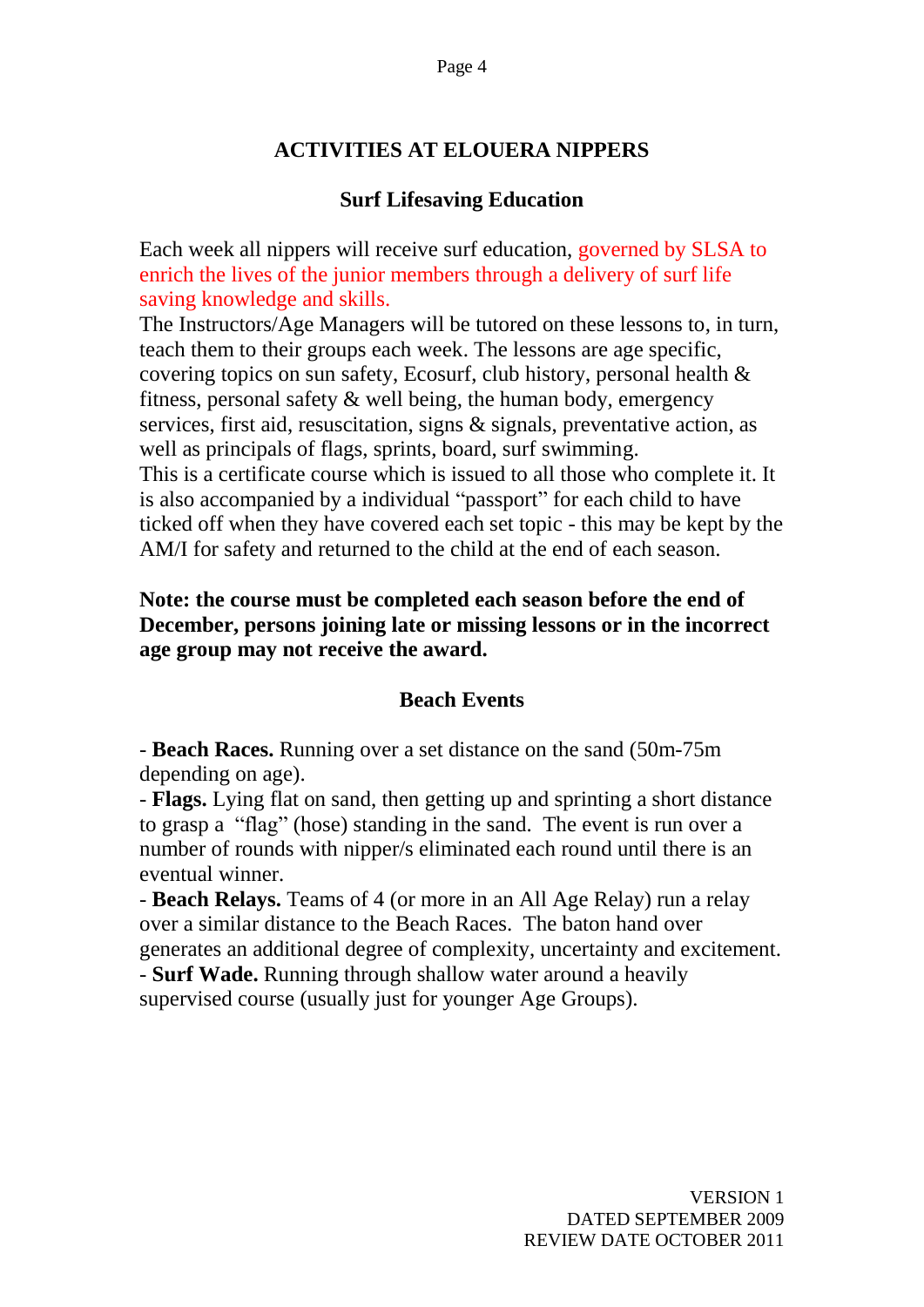#### **Water Events**

- **Surf Swim.** Swimming from the beach around a string of buoys and back to the beach.

- **Board Race.** Similar to the Surf Swim but around an apex of buoys.

- **Iron Person.** A combination of the Surf Swim and Board Race.

- **Board Relay.** A team of 3 race as a relay around the Board Race course.

- **Surf Team.** A team of 4 nippers enter the water together and swim around the Surf Swim course. Points are awarded for position. The points are then calculated to generate a winning team (usually the team with the fewest points).

- **Cameron Relay.** A 4 person relay involving a Surf Swim, Board Race and 2 Beach Sprints.

- **Board Rescue.** A 2 person team. The swimmer swims to their respective buoy and is then 'rescued' by the board paddler. Both nippers must then paddle back to shore on the same board.

## **March Past**

The March Past is the ultimate team event with 12 nippers in a team. The team marches around a rectangular course and is judged on marching skills, body carriage and the team's ability to hold their formation throughout the march. All the nippers work together with the winning team scoring the lowest number of errors.

## **Rescue and Resuscitation (R&R)**

R&R is another traditional surf life saving event with a proud history. The event simulates the rescue and resuscitation of a 'patient' and nippers are assessed on areas such as marching, uniformity and following the correct resuscitation procedure.

- 2 Person R&R is for U10-U13 nippers. One nipper will simulate the patient and the other performs the rescue. The competition takes place on the water's edge and does not require the patient to swim.

- 5 Person R&R is for U12-U14 nippers and is based on the traditional method of performing rescues with the reel, line and belt. The nippers fill the roles of patient, beltman, reelman and linesmen and simulate a rescue, carry the patient from the water and resuscitate them. The rescue is done in waist deep water.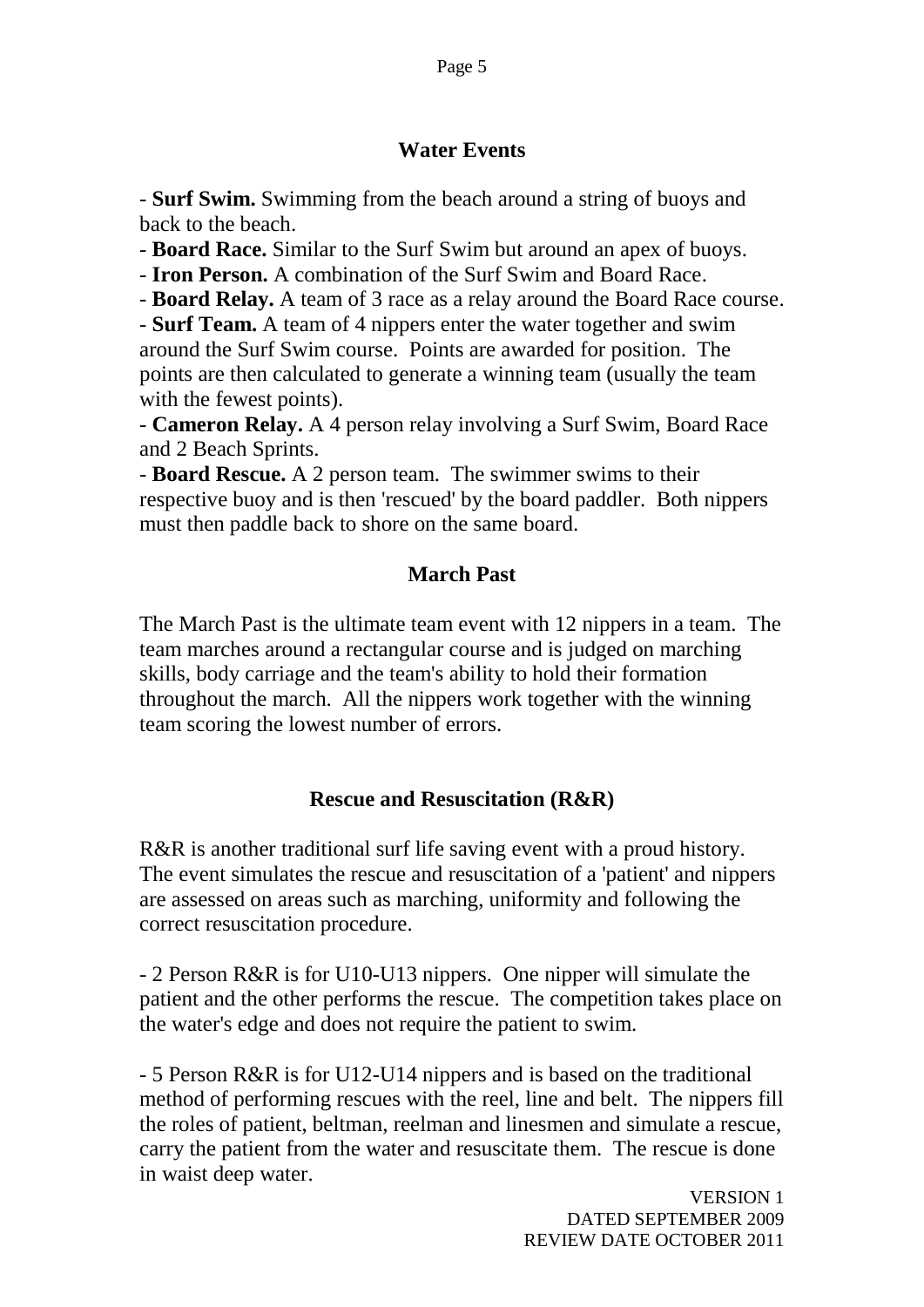#### **INSTRUCTORS & AGE MANAGERS**

#### **Instructors and Age Managers are allocated to each Age Group and are responsible for organising and conducting activities**

The main responsibilities of the Instructors and Age Managers are as follows:

- Encourage the nippers of their Age Group to participate, enjoy, cooperate, learn and compete in all activities.

- Keep weekly records of each nipper's attendance.

- Keep weekly records of results.

- Introduce their nippers to surf education and surf rescue techniques.

- Organise the nippers of their Age Group at carnivals, which includes marking the attendance sheet, team selections and marshalling the nippers for their allocated events.

- Keep the nippers and parents up to date with Age Group and Elouera SLSC information.

- Make the nippers of the Age Group aware of sun protection.

- Develop an esprit de corps between the nippers in their Age Group.

#### **Parents are encouraged to make themselves known to their nipper's Instructor & Age Manager and to offer their assistance**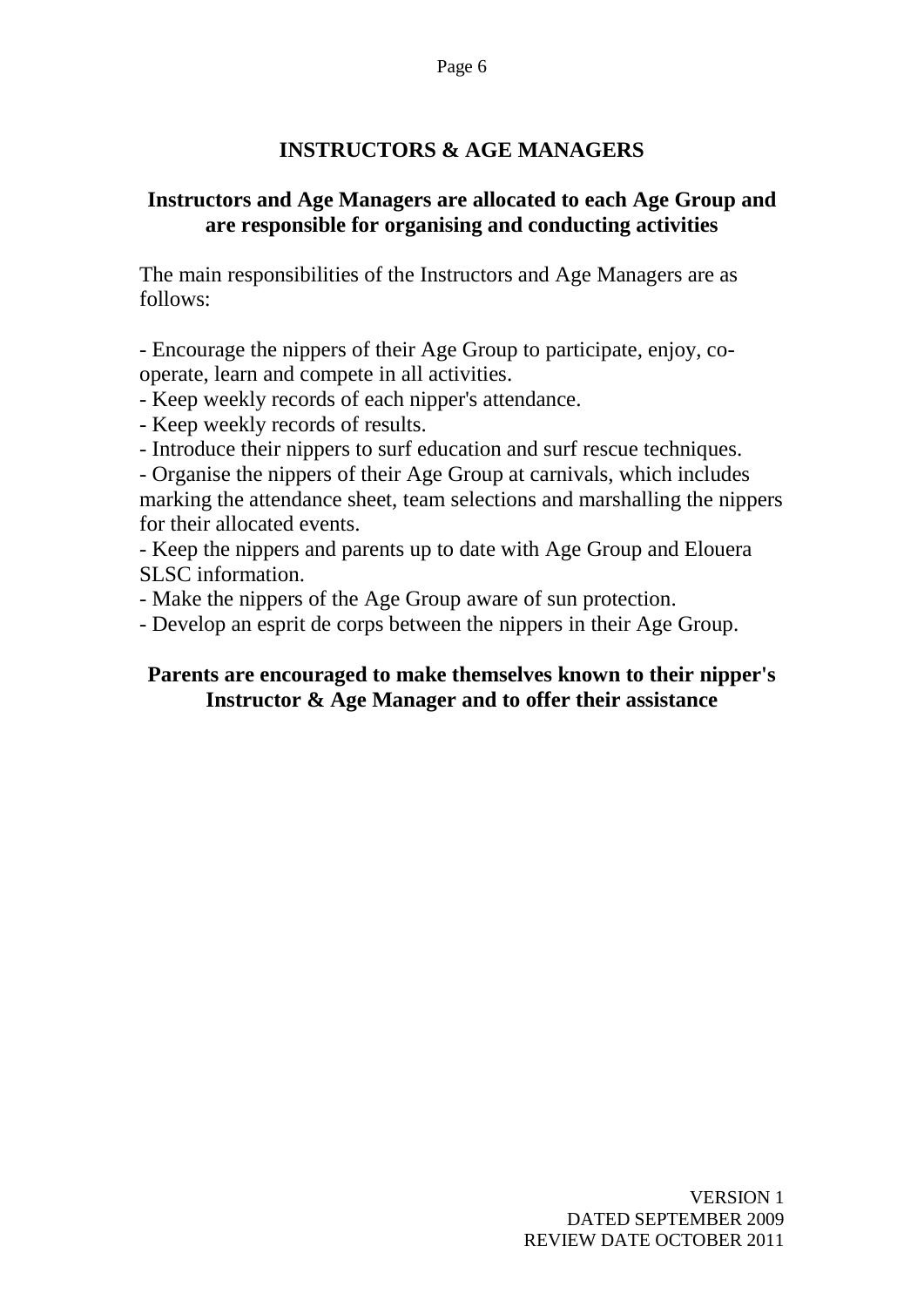#### **PARENT INVOLVEMENT**

- Helpers are always needed to ensure that the day"s events run smoothly and safely.

- Throughout each season, training is arranged for any parent interested in obtaining their Bronze Medallion. This has proved very successful over the past few seasons. It is essential that as many parents as possible obtain their Bronze Medallion to meet the minimum water safety requirements for SLSA. It also helps teach our nippers, as well as being a great example to them.

- **It is also emphasised that parents are not allowed to enter the water on a Sunday to assist with Nipper activities unless they hold their Bronze Medallion or SCR and are invited to assist by the Age Instructor/Manager.**

- Parents without qualifications can also play a key role in Elouera Nippers as:

- Parent helpers.
- Committee members.
- Age Managers & Age Managers' assistants.
- Carnival assistants (by gaining their officials accreditation).

Any person assisting with nipper activities is required under NSW legislation to complete a Prohibited Employment Declaration.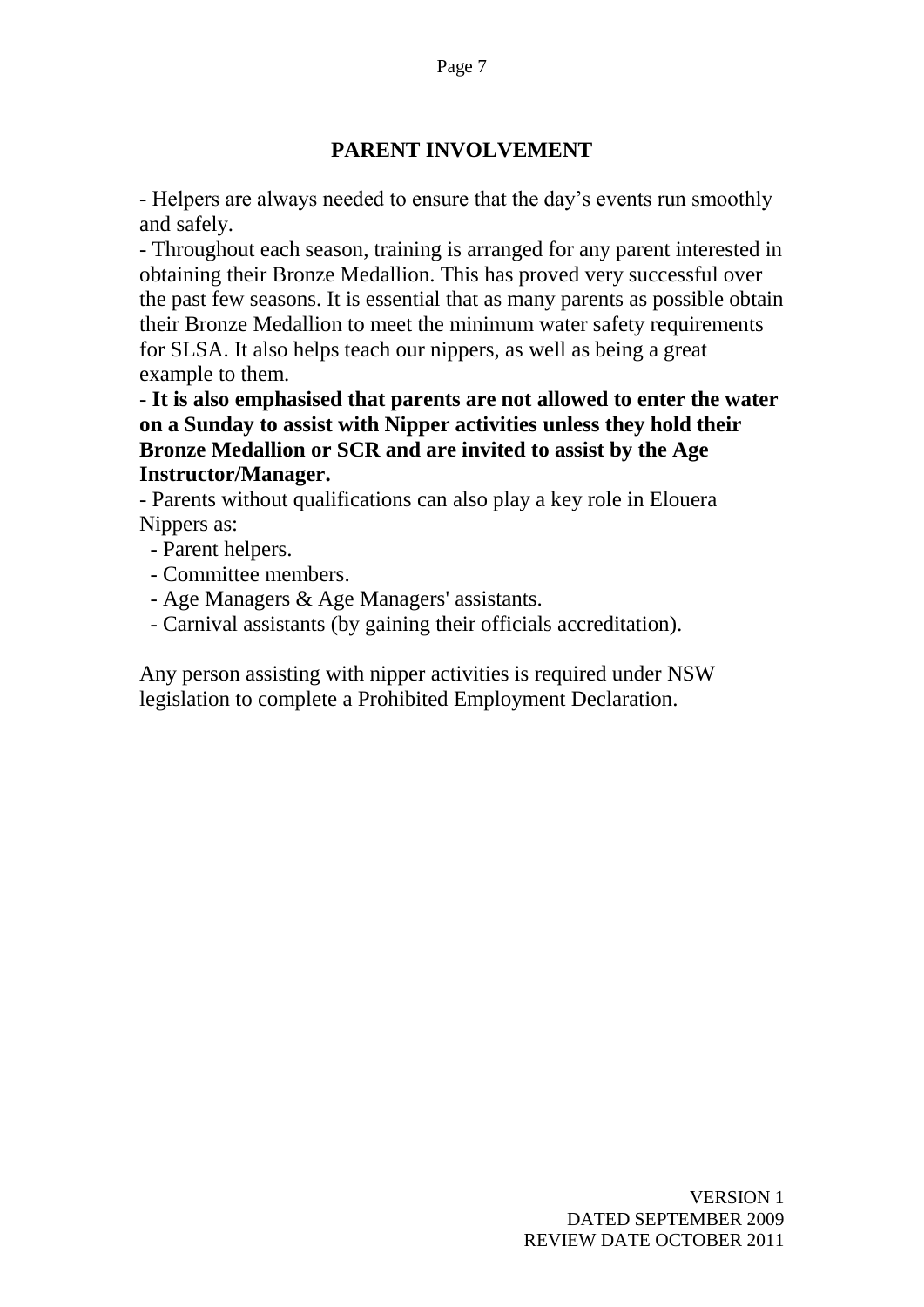#### **PARTICIPATION PROFICIENCY**

No nipper will be able to participate in water events at Sunday Elouera Nippers without first completing a Preliminary Skills Evaluation. The Preliminary Skills Evaluation Standards, which contribute towards a nipper"s Surf Education certificate, are as below:

- Under 8: 25 meter swim 1 minute survival float
- Under 9: 25 meter swim 1 minute survival float
- Under 10: 25 meter swim 1.5 minute survival float
- Under 11: 50 meter swim 2 minute survival float
- Under 12: 100 meter swim 2 minute survival float
- Under 13: 150 meter swim 3 minute survival float
- Under 14: 200 meter swim 3 minute survival float

Additionally, an Elouera Nippers Proficiency Swim is to be completed prior to a nipper completing the Competition Skills Evaluation in open water. The Elouera Nippers Proficiency Swim standards are as below:

- Under 9: 200m in 6 mins
- Under 10: 200m in 6 mins
- Under 11: 200m in 5 mins
- Under 12: 200m in 5 mins
- $-$  Under 13: 200m in 5 mins
- Under 14: 200m in 5 mins and complete SRC during season.

#### **Competition Skills Evaluation**

To maintain safety and life-saving standards, SLSA has set a minimum standard of proficiency that nippers must achieve before being eligible to compete in a carnival. No nipper will be able to participate in a carnival without first completing their Competition Skills Evaluation. This includes beach competitors. The Competition Skills Evaluation Standards are as below:

- Under 8: As per Preliminary Skills Evaluation
- Under 9: Minimum 150m open water swim
- Under 10: Minimum 150m open water swim
- Under 11: Minimum 288m open water swim
- Under 12: Minimum 288m open water swim
- Under 13: Minimum 288m open water swim
- Under 14: Minimum 288m open water swim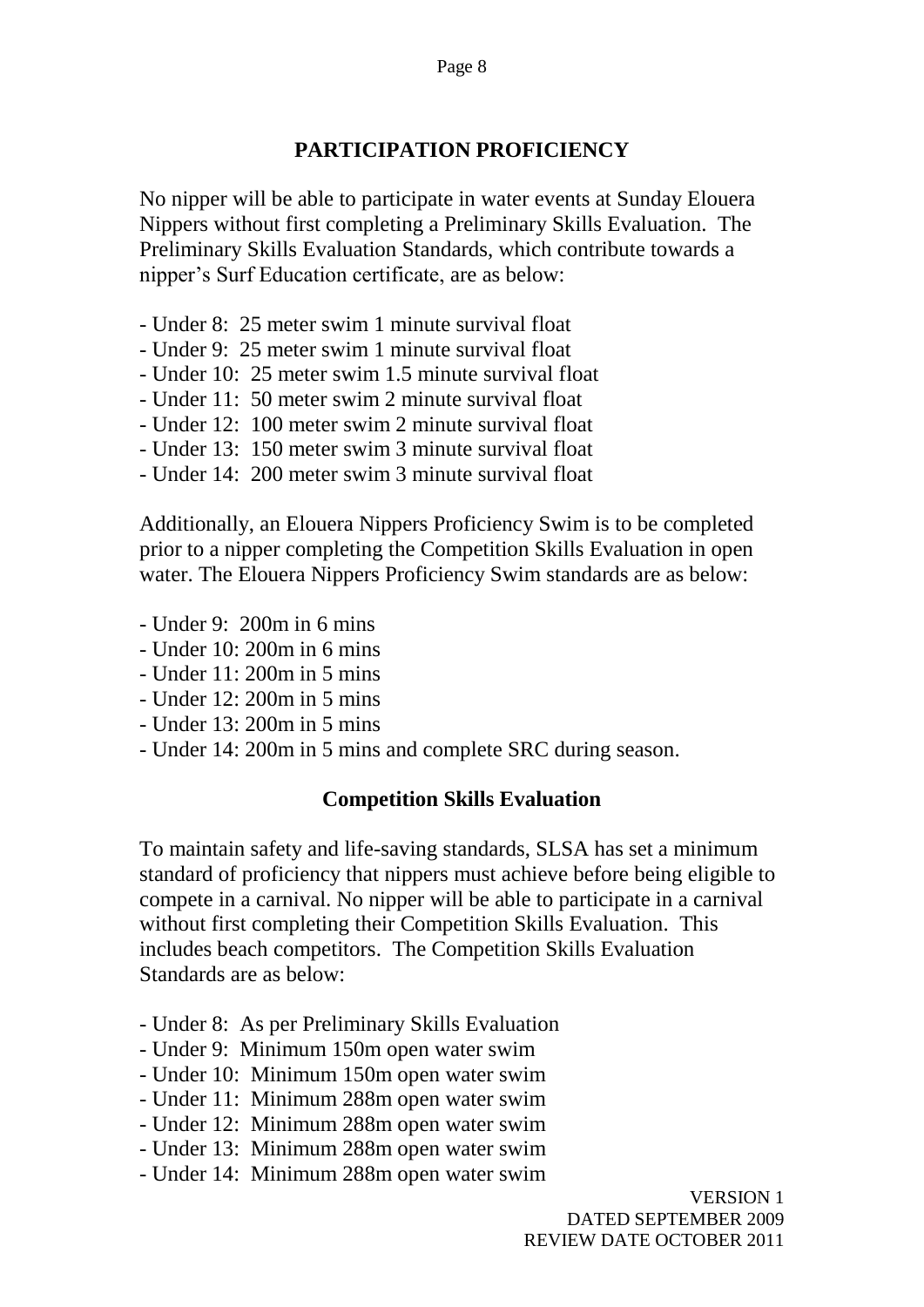There is no set time to complete the swim, however, the assessor must be confident that the nipper can complete the swim safely and with confidence.

#### **Uniforms**

- Elouera SLSC official competition uniform is a royal blue, sky blue and white cap (different from Age Group caps) and an Elouera SLSC swimming costume.

- Club costume and caps are compulsory for all nippers competing at carnivals.

- Club costumes can be purchased from the friendly Elouera Nippers" Shop which is open every Sunday.

- Nippers who are selected to represent Elouera SLSC at the State Championships will also be expected to purchase an Elouera State Championships uniform which will be available through Elouera SLSC.

## **SLSA EDUCATION AGE AWARDS**

An important aspect of our Elouera Nippers' Sunday morning activities is surf education training and awareness. The topics that are taught include:

- Surf Awareness
- Surf Skills
- First Aid
- Resuscitation

The extent to which each of these topics will be taught will naturally depend on the Age Group and is covered in the SLSA Instruction and Examination Manual.

The Elouera Nippers' JDC Chief Instructor will co-ordinate and supervise the training regularly throughout the season.

The U14 Age Group, will attain their SRC through the Senior Section of the Club. There are a number of courses held each season and it is important to remember that prior to competing in Senior Section U14 events nippers must have passed their SRC and be up to date with their patrol hours.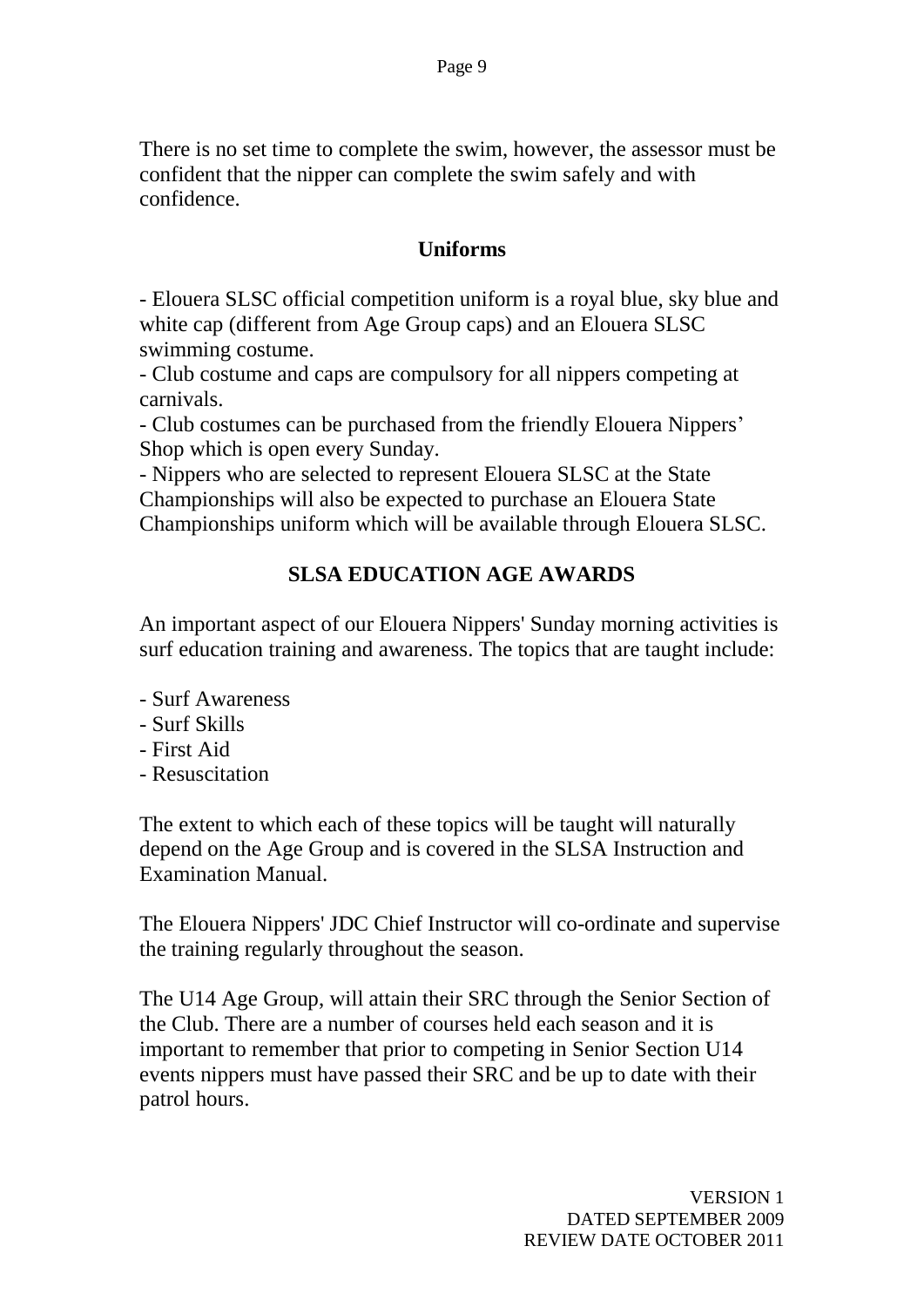#### **CARNIVALS**

**We encourage all nippers to compete and represent Elouera Nippers. Carnivals are fun and engender fine team spirit. Often the support offered to an up and coming nipper by their team members is quite humbling and can be as beneficial as a parent/guardian's support**

Carnivals are sub divided, by the Elouera Nippers' JDC, into 4 categories as follows:

- **Category 1 Carnivals.** These are carnivals when nippers enter on an individual basis. Though the carnival will be endorsed it is not officially supported by the Elouera Nippers' JDC. (An example maybe entering a carnival whilst in Queensland on holiday). Naturally, your Age Manager will be interested in your results but they will not contribute to any future team selection.

- **Category 2 Carnivals.** These are carnivals that are being officially supported by the Elouera Nippers' JDC. **Team events selection will be at the Instructor/Age Manager's discretion, with the aim of encouraging maximum participation from nippers.** Results will be formally recorded and will influence future team selection. Category 2 Carnivals are the Sydney Water Series, NSW Premiership Series, and any Sydney Branch endorsed carnival that the Elouera Nippers' JDC decrees will be a Category 2 Carnival.

- **Category 3 Carnivals.** These are carnivals that are being officially supported by the Elouera Nippers' JDC. **Team events selection will be at the Instructor/Age Manager's discretion, with the aim of entering the strongest possible teams and achieving the best possible results.**  Attendance at the carnivals must be endorsed by respective Age Managers. Category 3 Carnivals are the Cronulla IMB, South Maroubra, Elouera, 4 Way Carnival, Sydney Branch Carnival and the State Championships.

- **Participation Carnivals.** During the season Elouera Nippers will run a number of "Sunday Morning Carnivals' with the aim of encouraging maximum participation and having fun.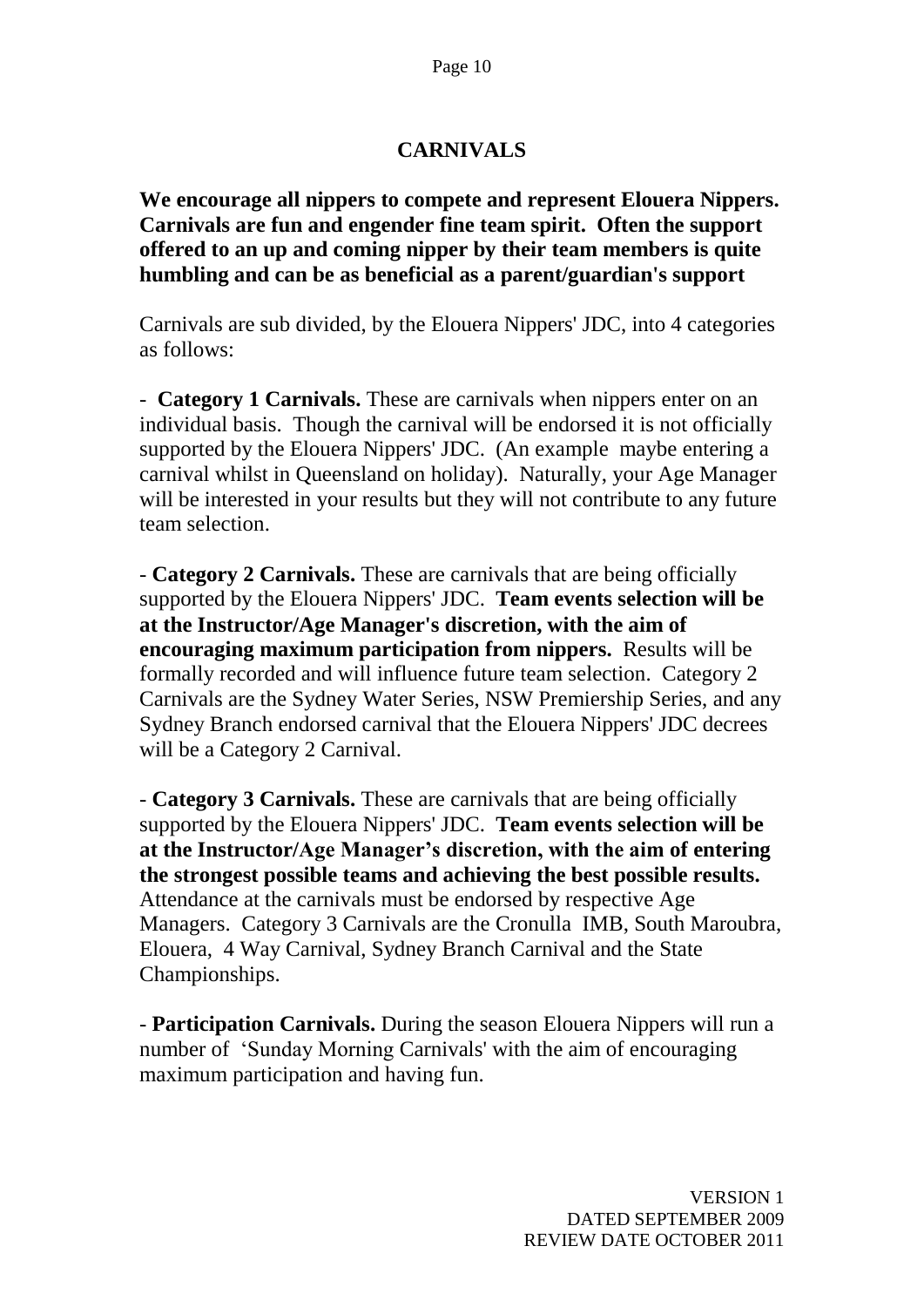## **ELOUERA NIPPERS' JDC SELECTION CRITERIA**

## **Category 1 Carnivals and Participation Carnivals**

- There are no selection criteria for these Carnivals.

## **Category 2 Carnivals**

- Age Instructors/Managers will select teams with the interests of the nippers taken into account.

- Attendance at Elouera Nippers, enthusiasm, and potential will all be taken into account by the Age Manager.

- All teams will be promulgated 2 weeks prior to a carnival.

- Participation is to be confirmed by parents to the Age Manager at least 1 week prior to the carnival.

- Where numbers permit, Girls & Boys teams will be entered.

- The JDC Executive Committee will resolve issues governing team selection.

- Any notice of appeal against a selection must be raised and submitted in writing 10 days prior to the carnival to the JDC Executive, through the Elouera Nippers' JDC Secretary. This will allow sufficient time for the JDC Executive to convene and announce its decision at least 1 week prior to the carnival\*.

- The JDC Executive gives an undertaking to provide a fair and impartial assessment of each hearing. Should a conflict of interest exist with a member of the JDC Executive they shall be excused from that particular hearing.

- Age Instructors/Mangers will formally record results and these will be passed to the Elouera Nippers' JDC within 5 days of the carnival.

## **Category 3 Carnivals**

- The strongest nippers will be selected by Age Instructors/Managers.

- Age Group teams will be promulgated 2 weeks prior to a carnival.

- From the Age Group team the strongest relay teams will be selected by Age Instructors/Managers.

- The teams selected shall comprise of the strongest competitors so that Elouera has the best team possible in the race.

- All relay teams will be promulgated 2 weeks prior to the carnival**\***.

- There are no sibling rights.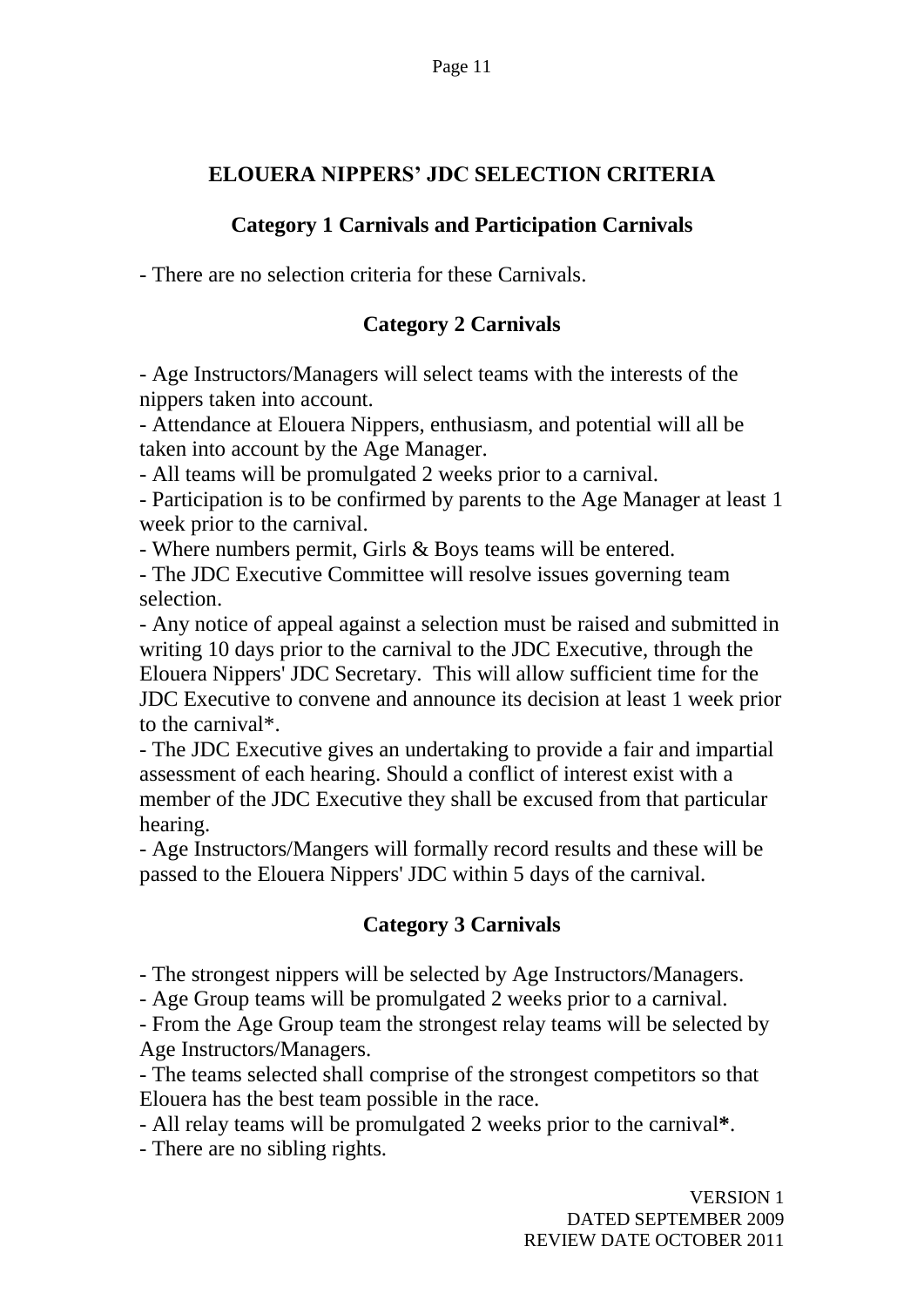- Participation is to be confirmed by parents/guardians to the Age Instructor/Manager at least 1 week prior to the carnival.

- The JDC Executive will resolve issues governing team selection.

- Any notice of appeal against a selection must be raised and submitted in writing 10 days prior to the carnival to the JDC Executive, through the Elouera Nippers' JDC Secretary. This will allow sufficient time for the JDC Executive to convene and announce its decision at least 1 week prior to the carnival**\***.

- The JDC Executive gives an undertaking to provide a fair and impartial assessment of each hearing. Should a conflict of interest exist with a member of the JDC Executive they shall be excused from that particular hearing.

- Age Instructors/Mangers will formally record results and these will be passed to the Elouera Nippers' JDC within 5 days of the carnival.

- The State Championships Team will be limited to 8 nippers (as a guide 4 Beach and 4 Water) from each gender and Age Group (March Past and R&R nippers are counted separately). The Elouera Nippers' JDC will hold 15 'wildcard' entries which can be awarded at the discretion of the JDC Executive.

- Only nippers selected for the State Championships will be allowed to order and wear the Elouera State Championships Uniform.

\* See State Championships Team for separate appeal process for relay team selection for State teams only

## **Age Instructors/Managers Selection Protocols**

Instructors/Managers will utilise the JDC Selection Criteria and the following protocols when it comes to team selection  $-$  a nipper's: - results at other Category 3 carnivals will carry greater weighting than results at Club Championship Days.

- results at Club Championship Days will carry greater weighting than Club Training Days.

- results in the 6 weeks (or part thereof if the season is less than 6 weeks old) leading up to the team selection will carry greater weighting than results prior to that team selection. These results shall be used to confirm team selection and settle any dispute.

Age Instructors/Managers will take into account a nipper's attendance, attitude and application at all Elouera Nipper events when making team selections.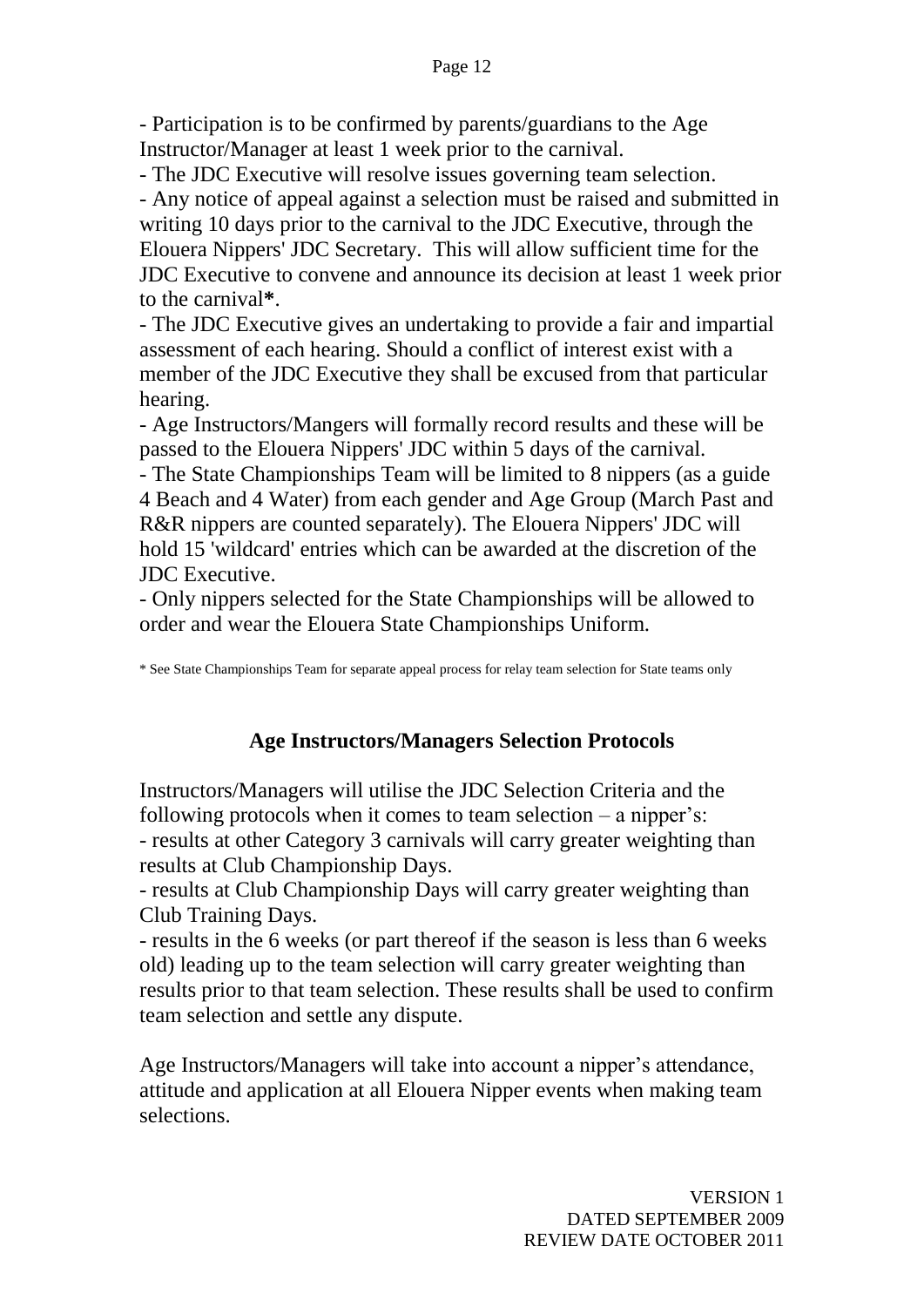#### **State Championships Team**

- The State Championships Team will usually be selected prior to the mid-season Xmas break with nippers selected based on results to that point. Age Instructors/Managers will utilise the JDC Selection Criteria and the Selection Protocols set out in this Guide.

- Please note, relay teams will be finalised and advised to the nipper"s parents/guardians following the Branch Championships. Again, Age Instructors/Managers will utilise the Selection Protocols when determining relay teams. Whilst individual performances are paramount, competitors ability to "work well together" will be taken into consideration along with overall team balance.

- Any notice of appeal against a selection for the State Championships Team must be made as per Category 3 Carnival set out above except for relay teams where the notice must be lodged within 48 hours that relay teams selection announcement with the JDC Executive undertaking to respond with a decision within 24 hours.

#### **ELOUERA NIPPERS' JDC CARNIVAL PROTOCOL**

- Nippers should arrive at least 30 minutes prior to the start of a carnival. Nippers should be well rested and Elouera SLSC costumes and Elouera SLSC competition caps must be worn.

- If a nipper is sick and unable to attend a carnival it is the responsibility of the nipper's parent or guardian to inform the Age Manager as soon as possible.

- Should a nipper be suffering illness or injury they have a responsibility to advise their Age Manager prior to competing.

- Nippers will register with their Age Instructor/Manager on arrival at the carnival.

- During the carnival nippers should stay around the Elouera SLSC tents, keep in contact with their Age Instructor/Manager and not go anywhere without asking their Age Instructor/Manager or parent/guardian. When an event is called, the Age Instructor/Manager will advise relevant nippers and arrange for them to proceed to the Marshalling area.

- Should a nipper feel he or she has been unfairly impeded by another competitor or that an irregularity has occurred, there may be grounds for a protest. Note that "luck of the prevailing conditions" is an integral part of surf sports and not a basis for protest, nor is the judges' order of finishing. Should a protest be considered warranted, the nipper must immediately notify the Age Instructor/Manager. A protest must be lodged within 5 minutes of the finish of the race. In the first instance, the decision as to whether a protest is justified rest solely with the Age Instructor/Manager.